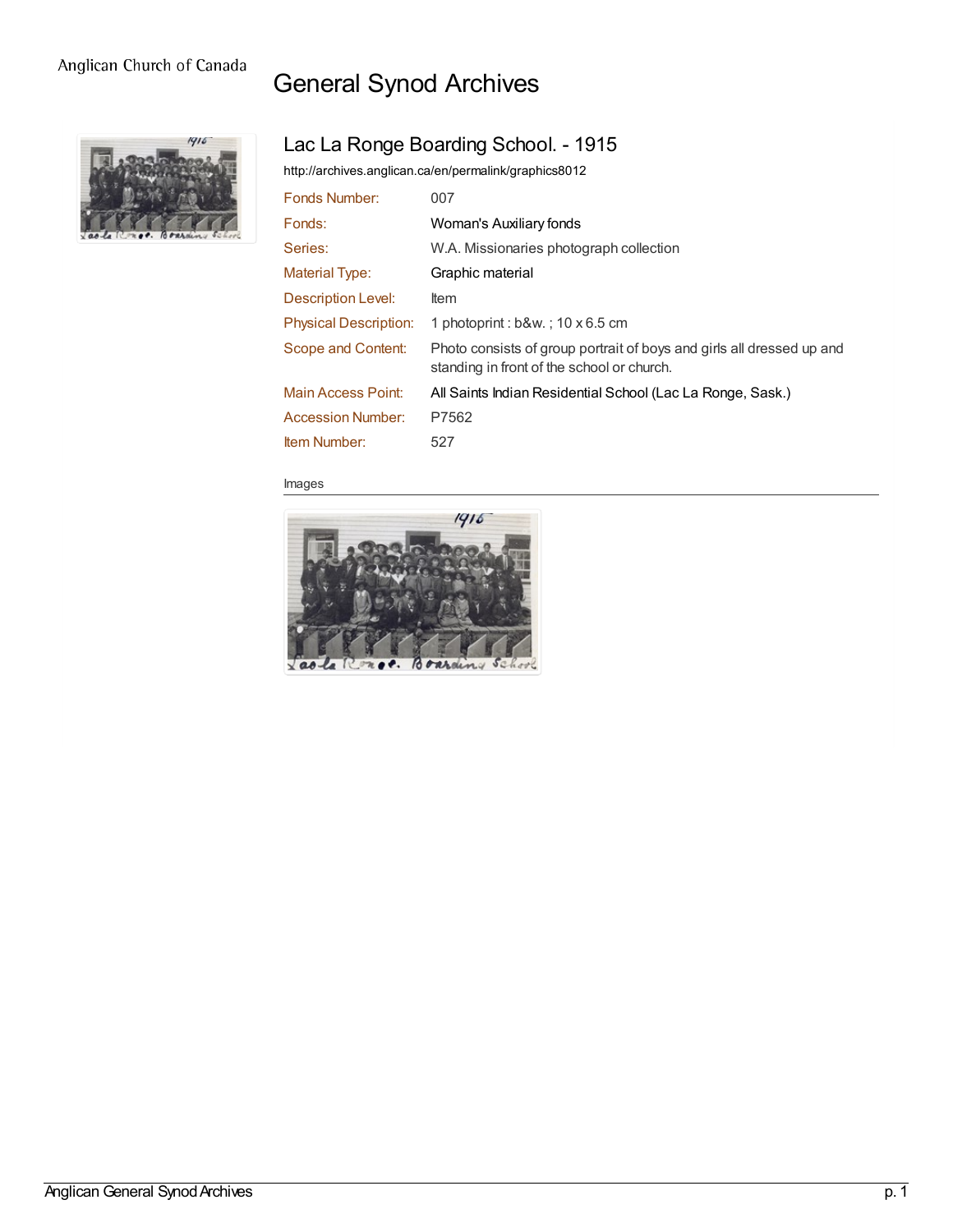# Lac La Ronge Church and Indian Residential School. - 1915



<http://archives.anglican.ca/en/permalink/graphics8014>

| 007                                                                                                                      |
|--------------------------------------------------------------------------------------------------------------------------|
| Woman's Auxiliary fonds                                                                                                  |
| W.A. Missionaries photograph collection                                                                                  |
| Graphic material                                                                                                         |
| <b>Item</b>                                                                                                              |
| 1 photoprint : b&w. : 10.5 x 7.5 cm                                                                                      |
| Photo consists of view of two buildings as seen from the water. Church is<br>on the left and the school is on the right. |
| All Saints Indian Residential School (Lac La Ronge, Sask.)                                                               |
| P7562                                                                                                                    |
| 722                                                                                                                      |
|                                                                                                                          |

Images